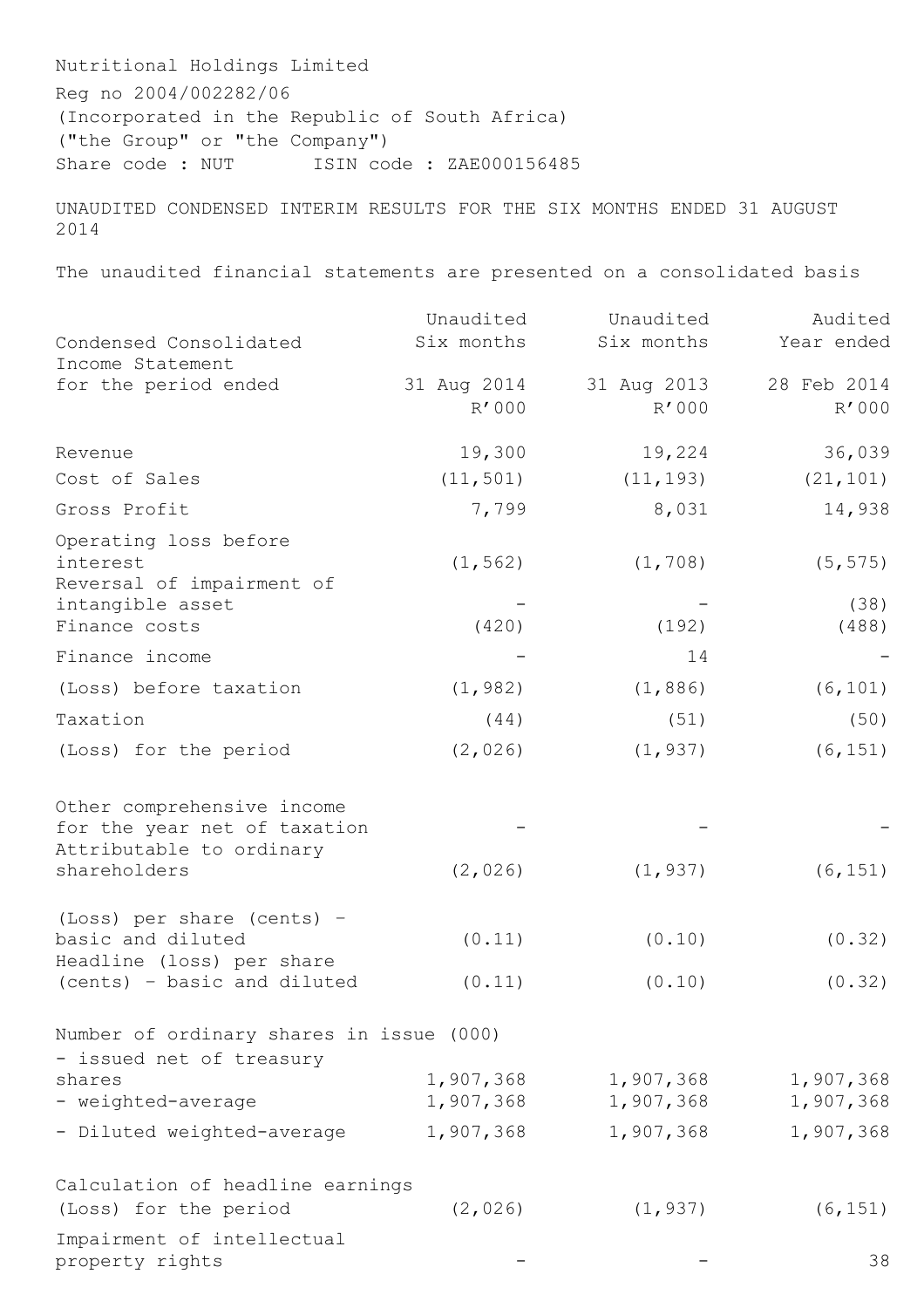| Loss on disposal of                                |                      |                      |                           |
|----------------------------------------------------|----------------------|----------------------|---------------------------|
| property, plant and<br>equipment                   |                      |                      | 84                        |
| Headline (loss) attributable                       |                      |                      |                           |
| to ordinary shareholders                           | (2, 026)             | (1, 937)             | (6, 029)                  |
| Condensed Consolidated                             |                      |                      |                           |
| Statement of Financial                             | Unaudited            | Unaudited            | Audited                   |
| Position for the period<br>ended                   | Six months           | Six months           | Year ended<br>28 Feb 2014 |
|                                                    | 31 Aug 2014<br>R'000 | 31 Aug 2013<br>R'000 | R'000                     |
| ASSETS                                             |                      |                      |                           |
| Non-current assets                                 |                      |                      |                           |
| Property, plant and                                |                      |                      |                           |
| equipment                                          | 13,523               | 13,945               | 13,438                    |
| Intangibles                                        | 12,662               | 12,156<br>8,302      | 12,494                    |
| Deferred taxation                                  | 8,193                |                      | 8,256                     |
|                                                    | 34,378               | 34,403               | 34,188                    |
| Current assets                                     |                      |                      |                           |
| Inventories                                        | 5,568                | 5,396                | 5,141                     |
| Trade and other receivables                        | 5,262                | 6,049                | 4,662                     |
| Loans receivable                                   | 9                    | 9                    | 9                         |
| Bank balance and cash                              | 138                  | 165                  | 94                        |
|                                                    | 10,977               | 11,619               | 9,906                     |
| Non-current assets                                 |                      |                      |                           |
| held for sale                                      | 70                   |                      | 70                        |
| TOTAL ASSETS                                       | 45,425               | 46,022               | 44,164                    |
| EQUITY AND LIABILITIES                             |                      |                      |                           |
| Capital and reserves                               |                      |                      |                           |
| Stated capital                                     | 131,722              | 131,722              | 131,722                   |
| Reserves                                           | 5,659                | 5,659                | 5,659                     |
| Accumulated Losses                                 | (109, 791)           | (103, 551)           | (107, 765)                |
| Total shareholders' funds                          | 27,590               | 33,830               | 29,616                    |
| Non-current liabilities                            |                      |                      |                           |
| Interest-bearing borrowings                        | 133                  | 199                  | 167                       |
| Deferred taxation                                  | 2,992                | 3,058                | 3,012                     |
|                                                    | 3,125                | 3,257                | 3,179                     |
| Current liabilities                                |                      |                      |                           |
| Trade and other payables                           | 5,946                | 3,783                | 4,953                     |
| Bank overdraft                                     | 5,853                | 5,092                | 5,344                     |
| Loans from related parties                         | 2,845                |                      | 1,009                     |
| Current portion of interest-<br>bearing borrowings | 66                   | 60                   | 63                        |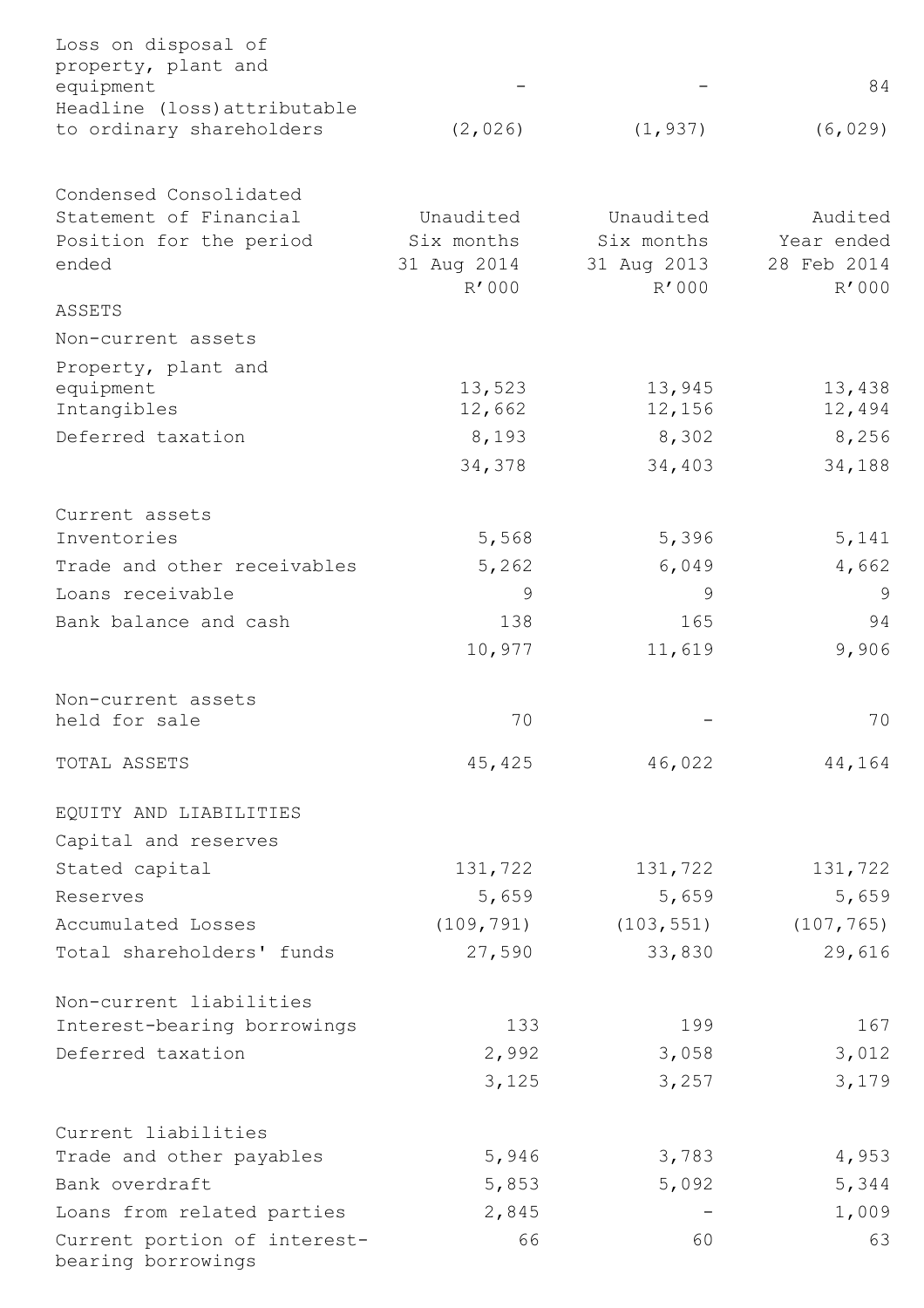|                                      | 14,710 | 8,935  | 11,369 |
|--------------------------------------|--------|--------|--------|
| TOTAL EQUITY AND LIABILITIES         | 45,425 | 46,022 | 44,164 |
| Net asset value per share<br>(cents) | 1.4    | 1.8    | 1.6    |

| Condensed Consolidated<br>Statement of Cash Flows For<br>the period ended | Unaudited<br>Six months<br>31 Aug 2014<br>R'000 | Unaudited<br>Six months<br>31 Aug 2013<br>R'000 | Audited<br>Year ended<br>28 Feb 2014<br>R'000 |
|---------------------------------------------------------------------------|-------------------------------------------------|-------------------------------------------------|-----------------------------------------------|
| (Loss) before taxation                                                    | (1, 982)                                        | (1, 886)                                        | (6, 101)                                      |
| Depreciation                                                              | 290                                             | 404                                             | 769                                           |
| Loss on disposal of assets                                                |                                                 |                                                 | 84                                            |
| Interest received                                                         |                                                 | (14)                                            |                                               |
| Finance costs                                                             | 420                                             | 192                                             | 488                                           |
| Impairments                                                               |                                                 |                                                 | 38                                            |
| (Increase) in working<br>capital                                          | (35)                                            | (3, 886)                                        | (1, 067)                                      |
| Cash utilised by operations                                               | (1, 307)                                        | (5, 190)                                        | (5, 789)                                      |
| Finance costs                                                             | (420)                                           | (192)                                           | (488)                                         |
| Finance income                                                            |                                                 | 14                                              |                                               |
| Cash flows from operating<br>activities<br>Cash flows from investing      | (1, 727)                                        | (5, 368)                                        | (6, 277)                                      |
| activities                                                                | (544)                                           | (687)                                           | (1,080)                                       |
| Cash flows from financing<br>activities<br>Net (decrease) increase in     | 1,806                                           | (28)                                            | 952                                           |
| cash and cash equivalents<br>Cash and cash equivalents at                 | (465)                                           | (6,083)                                         | (6, 405)                                      |

beginning of period (5,250) 1,155 1,155 Cash and cash equivalents at end of period (5,715) (4,928) (5,250) Condensed consolidated Total Statement of Changes and Changes ordinary

| in Equity for the | Stated | Trea- | Total                                      | Reval- | Re- Share- |
|-------------------|--------|-------|--------------------------------------------|--------|------------|
| period ended      |        |       | capital sury stated uation tained_holders' |        |            |
| 31 August 2014    |        |       | shares capital reserve earnings            |        | funds      |
|                   | R'000  |       | R'000 R'000 R'000 R'000                    |        | R'000      |
| Balance at 28     |        |       |                                            |        |            |

February 2013 audited 138,463 (6,741) 131,722 5,659 (101,614) 35,767 Total comprehensive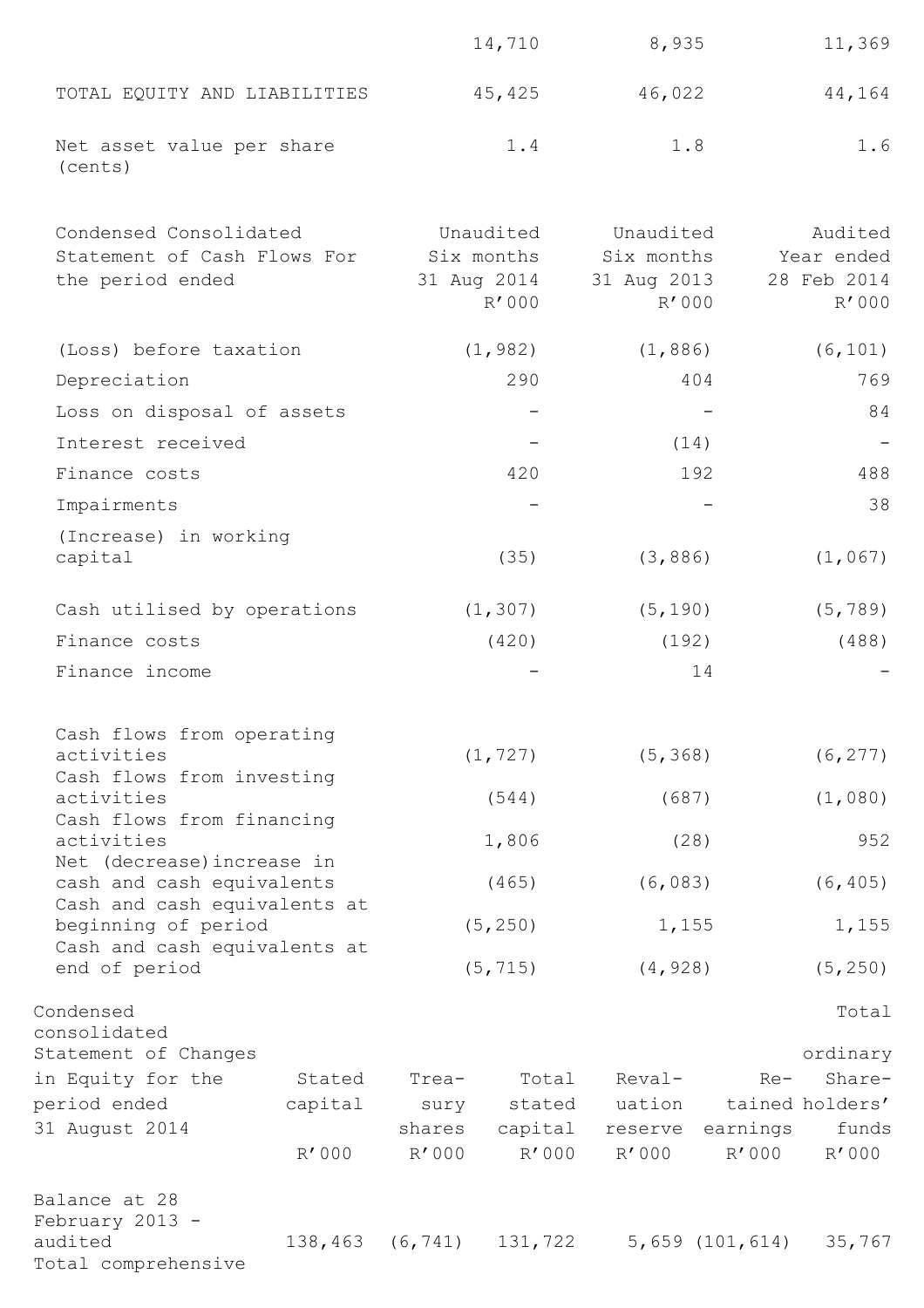| loss for the period                                               |                         |                        | $(1, 937)$ $(1, 937)$ |
|-------------------------------------------------------------------|-------------------------|------------------------|-----------------------|
| Balance at 31 August<br>$2013 - unaudited$<br>Total comprehensive | 138,463 (6,741) 131,722 | 5,659 (103,551) 33,830 |                       |
| loss for the period<br>Balance at 28                              |                         |                        | $(4, 214)$ $(4, 214)$ |
| February $2014 -$                                                 |                         |                        |                       |
| audited                                                           | 138,463 (6,741) 131,722 | 5,659 (107,765) 29,616 |                       |
| Total comprehensive                                               |                         |                        |                       |
| loss for the period                                               |                         |                        | $(2, 026)$ $(2, 026)$ |
| Balance at 31 August                                              |                         |                        |                       |
| $2014 - unaudited$                                                | 138,463 (6,741) 131,722 | 5,659 (109,791) 27,590 |                       |

| Condensed Group<br>Segmental Analysis                                       | Foods    | Nutritional Pharmaceutical Services Consolidated |          |                              |
|-----------------------------------------------------------------------------|----------|--------------------------------------------------|----------|------------------------------|
|                                                                             | R'000    | R'000                                            | R'000    | R'000                        |
| Business segments<br>for the six months ended 31<br>August 2014 - unaudited |          |                                                  |          |                              |
| Revenue from external sales<br>Segment Profit (Loss)                        | 16,917   | 2,383                                            |          | 19,300                       |
| before tax<br>Taxation                                                      | 206      | 156                                              | (2, 344) | (1, 982)<br>(44)             |
| Segment (Loss) for the<br>period                                            |          |                                                  |          | (2, 026)                     |
| for the six months ended 31<br>August 2013 - unaudited                      |          |                                                  |          |                              |
| Revenue from external sales<br>Segment Profit (Loss)                        | 16,403   | 2,821                                            |          | 19,224                       |
| before tax<br>Taxation                                                      | (28)     | 184                                              | (2, 042) | (1, 886)<br>51               |
| Segment (Loss) for the<br>period                                            |          |                                                  |          | (1, 937)                     |
| for the year ended 28<br>February 2014 - audited                            |          |                                                  |          |                              |
| Revenue from external sales<br>Segment Profit (Loss)                        | 30,082   | 5,957                                            |          | 36,039                       |
| before tax<br>Taxation<br>Segment (Loss) for the year                       | (1, 660) | 181                                              | (4, 622) | (6, 101)<br>(50)<br>(6, 151) |

# COMMENTARY

# Basis of presentation

The condensed interim financial statements have been prepared in accordance with International Financial Reporting Standards (IFRS) and IAS 34 – Interim Financial Reporting as issued by the International Accounting Standards Board (IASB) (the interpretations adopted by the International Accounting Standards Board (IASB)), The SAICA Financial Reporting Guides as issued by the Accounting Practices Committee, the Financial Reporting Pronouncement as issued by the Financial Reporting Accountants Council, the Listings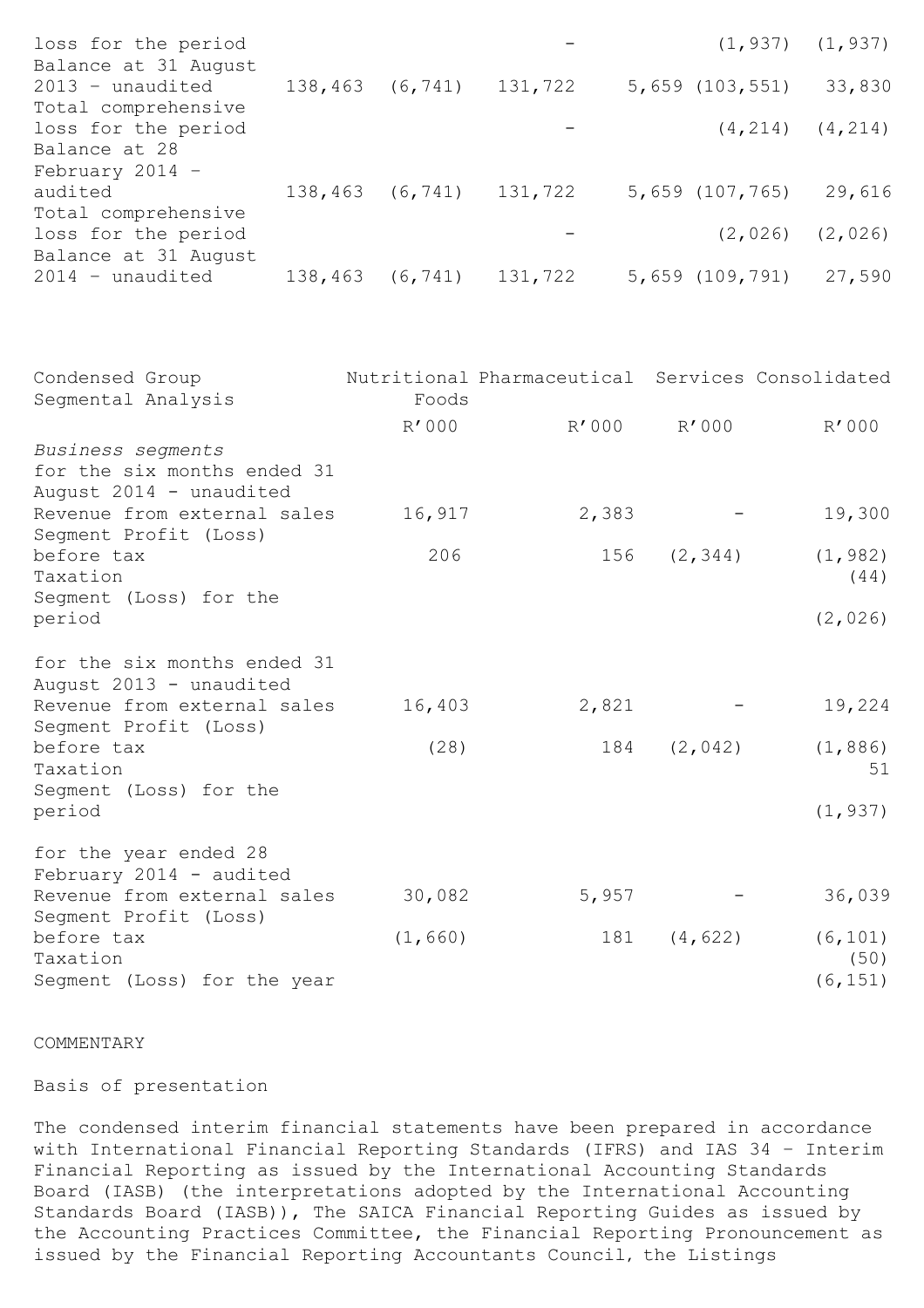Requirements of the JSE Limited and the Companies Act, No 71 of 2008, as amended.

Accounting Policies

The condensed financial results have been prepared on the historical cost basis, except for certain financial instruments which are measured at fair value or at amortised cost. The significant accounting policies and methods of computation are consistent in all material respects with those applied in the previous financial year, except for the adoption of improved, revised or new standards and interpretations. The aggregate effect of these changes in respect of the period ended 31 August 2014 is nil.

The condensed financial results have been prepared under the supervision of the Chief Financial Officer, CD Angus CA(SA).

Neither these condensed interim financial results, nor any reference to future financial performance included in this results announcement, has been reviewed or reported on by the Company's external auditor, Grant Thornton.

#### Nature of business

The Group comprises two operating and one service division. Nutritional Foods manufactures a range of fortified staple dry foods from soya, sorghum and maize at its ISO 22000:2005 accredited factory in Klerksdorp. Impilo Marketing distributes a range of medicines registered with the Medicines Control Council and other non-registered "complementary" medicines.

#### Overview

The past six months have proven to be extremely trying with management's main focus during the period being the re-capitalisation of the Group as well as concluding an agreement with a suitable black empowerment partner. Meanwhile the Group continues to deal with cash flow pressures. During the past six months management have focused on discussions with strategic suppliers into the FMCG trade as well as negotiating with third parties to undertake contract/toll manufacturing.

# Nutritional Foods Division -

The Company's planned entry into the FMCG market has been hampered due to a lack of funding. The re-branding exercise started in the previous financial year has been placed on hold pending the successful re-capitalisation of the Company. The current depressed state of the economy with specific emphasis on consumer spending in the lower LSM brackets has continued to hamper the Company's ability to grow turnover. This trend is expected to continue into the second half of the 2015 financial year. The mining strike during January 2014 to June 2014 did not helped matters as consumers and their dependants in this sector have been hit hard resulting in disposable income being decreased even further. Coupled to this, orders from the mining sector for the Company's products reduced dramatically. Despite these difficulties turnovers remained in line with those of the previous corresponding period. The Company's lack of BEE credentials have affected its ability to tender directly with government departments resulting in the Company having to negotiate via third party service providers. This was identified as a critical area requiring urgent attention, which will be addressed by the conclusion of a BEE deal.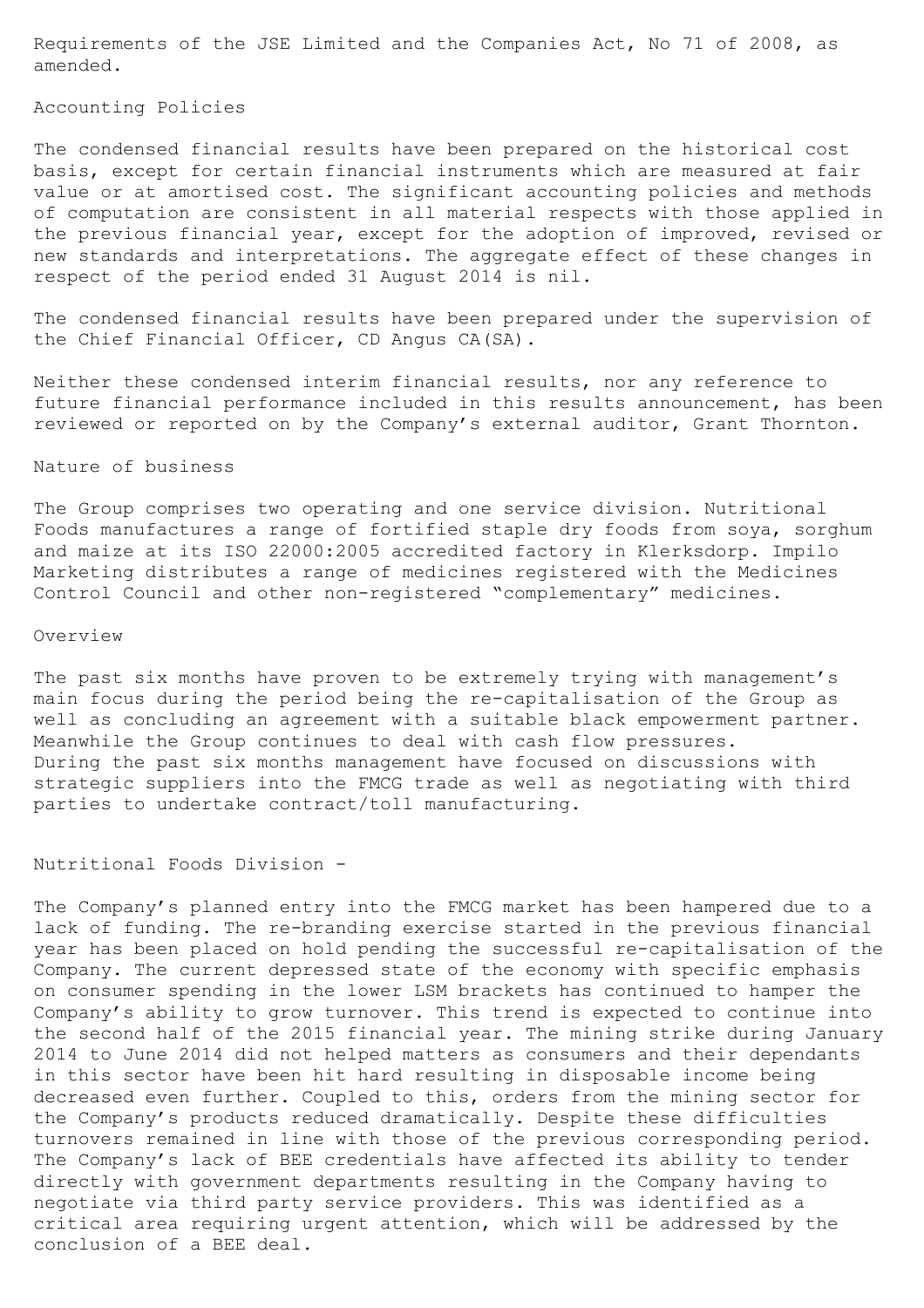Pharmaceutical Division -

During the latter half of the previous reporting period management took the decision to appoint additional contract manufacturers to its registered dossiers to ensure consistency of supply. This process was finalised in January 2014 with all production moving to a new contract manufacturer. Unfortunately the Company's lack of cash flow hampered its ability to invest in inventories during the change over to the new manufacturer, which in turn resulted in stock-outs occurring.

After careful consideration of the Group's strengths and weaknesses, as well as cash flow constraints, management has resolved to enter into a long term royalty contract with "Avid Brands" whereby AVID with take over full control of the manufacture, marketing and sale of its schedule zero registered medicines. In return, the Company will receive royalties from all sales with guaranteed minimums put in place. This will free up management's time and resources to concentrate on its core business, being the manufacture of fortified dry foods.

Impilo Drugs will however continue to explore unlocking the tender market for its range of products and looks forward to the successful conclusion of a suitable BEE transaction.

## Financial overview

Group Turnover remained stagnant at R19,3 million compared to R19,2 million in the previous corresponding period. Gross Profit decreased by 3% to R7,8m, with the Headline Loss for the period being R2 million compared to R1.9 million.

The Group's gearing remains low at 0.7% before short term overdraft banking facilities and 18% after accounting for its short term banking facilities. The Company has no long term debt with all assets on the balance sheet remaining unencumbered with the exception of the Klerksdorp factory premises which has been pledged as security via a covering bond for the Group's overdraft facilities.

Events after the reporting period

Management are pleased to advise shareholders that the Group has entered into an agreement with a BEE consortium "Philisani", whereby "Philisani" will, upon conclusion of the transaction, own 34% of the issued share capital of the Group by way of an issue of shares for cash ("the BEE transaction").

This exercise will raise R10 million to re-capitalise the Group's trading companies but more importantly give the Group the necessary BEE credentials required to participate in tenders with government and parastatal entities. The board has appointed PSG Capital to attend to the statutory requirements for the transaction. A Special General Meeting of shareholders will be held on 5 December 2014 for shareholder approval.

Philisani is headed by Mr Thabo Mogkatlha. Thabo is a Chartered Accountant who has served on the following boards in the past, Impala Platinum Limited, York Timbers Limited, Astrapak Limited and Hyprop Limited.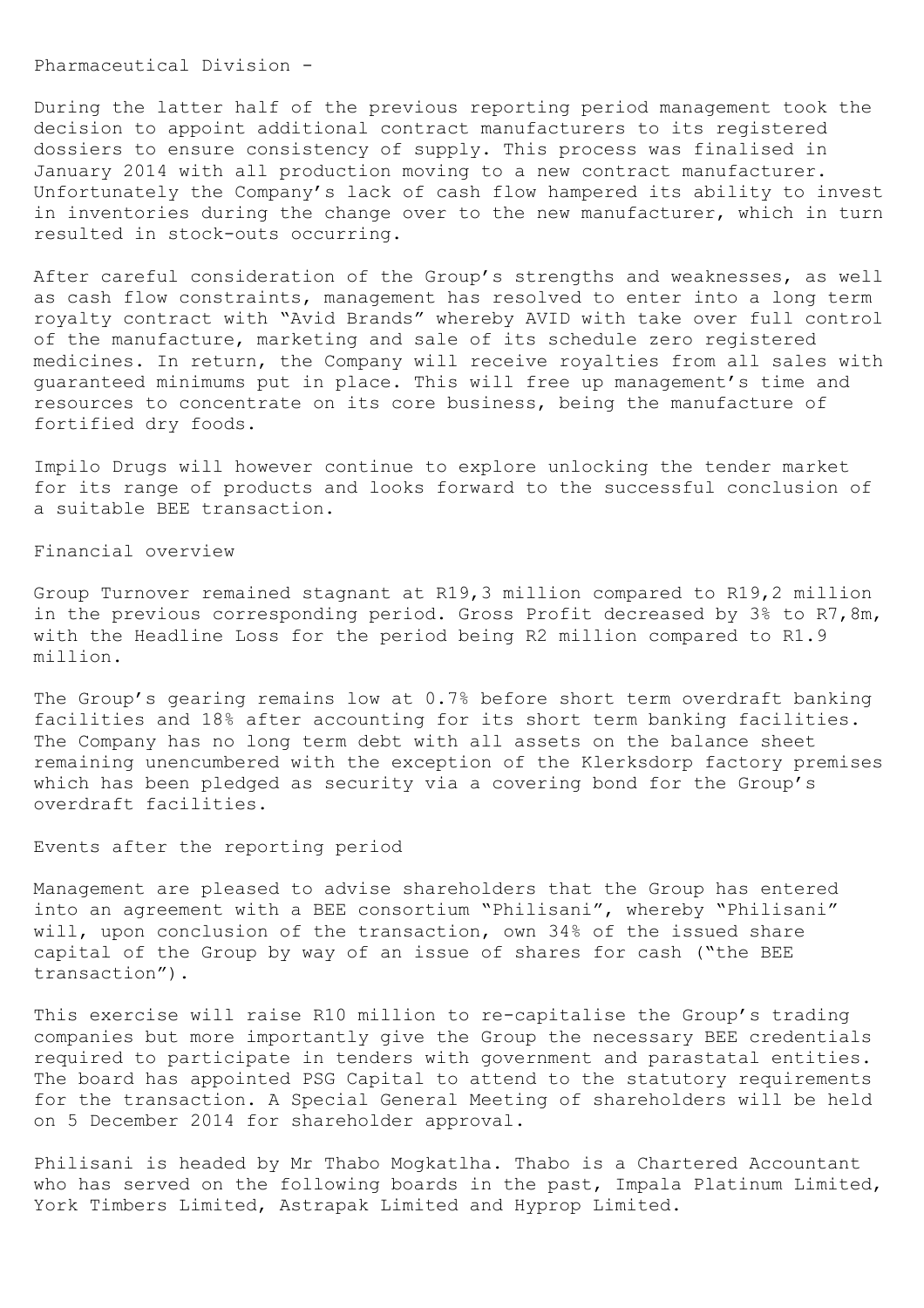There are no other material events after the period ended 31 August 2014 to report

#### Deferred Tax Assets

The Group is made up of three trading companies and the holding company. No deferred tax asset has been recognised for tax losses available for set-off against future taxable income where it is not probable that future taxable income will be available. Two of the companies in the Group earned a taxable income in the current and previous reporting period and it is probable that taxable profit will be available in future in order to utilise the assessed losses available. A deferred tax asset has therefore been raised on these two companies' assessed losses. A deferred tax asset has also been recognised on the assessed loss of the other trading company to the extent of the deferred tax liability arising from capital allowances on the property, plant and equipment.

#### Going concern

Shareholders are advised that the unaudited interim results for the six months ended 31 August 2014 have been prepared on the going concern concept. The annual report for the year ended 28 February 2014 contained emphasis of matter as to going concern.

## Prospects

The BEE transaction will see Philiani inject much needed funding into the Group as well as create a base from which management will be able to unlock the potential of its dry food manufacturing plant in Klerksdorp. Upon the successful conclusion of the BEE transaction Mr Mokgatahla will take up the position of Group Chief Executive Officer. Mr Rob Etchells will remain a director of the Company as the Chief Operating Officer.

### Changes to the Group's board

The following changes to the board of directors occurred during the past financial period:- - Mr ARJ Spanjaard resigned as Group Sales Director effective 21 May 2014; - Mrs JA Etchells resigned as a non-executive director from the board effective 15 August 2014. Mrs Etchells remains Company Secretary; - Mr AR Pinfold resigned as a member of the audit committee and was appointed as a member of the remuneration committee effective 15 August 2014; and - Dr C Kapnias was appointed as an independent non-executive director to the board as well as a member of the audit committee effective 15 August 2014.

On behalf of the board R.S.Etchells *Chief Executive Officer*

Umhlanga Rocks 6 November 2014

Registered office Suite 3, Ground Floor, 49 Richefond Circle, Ridgeside, 4319 Tel: +27 31 584 7100